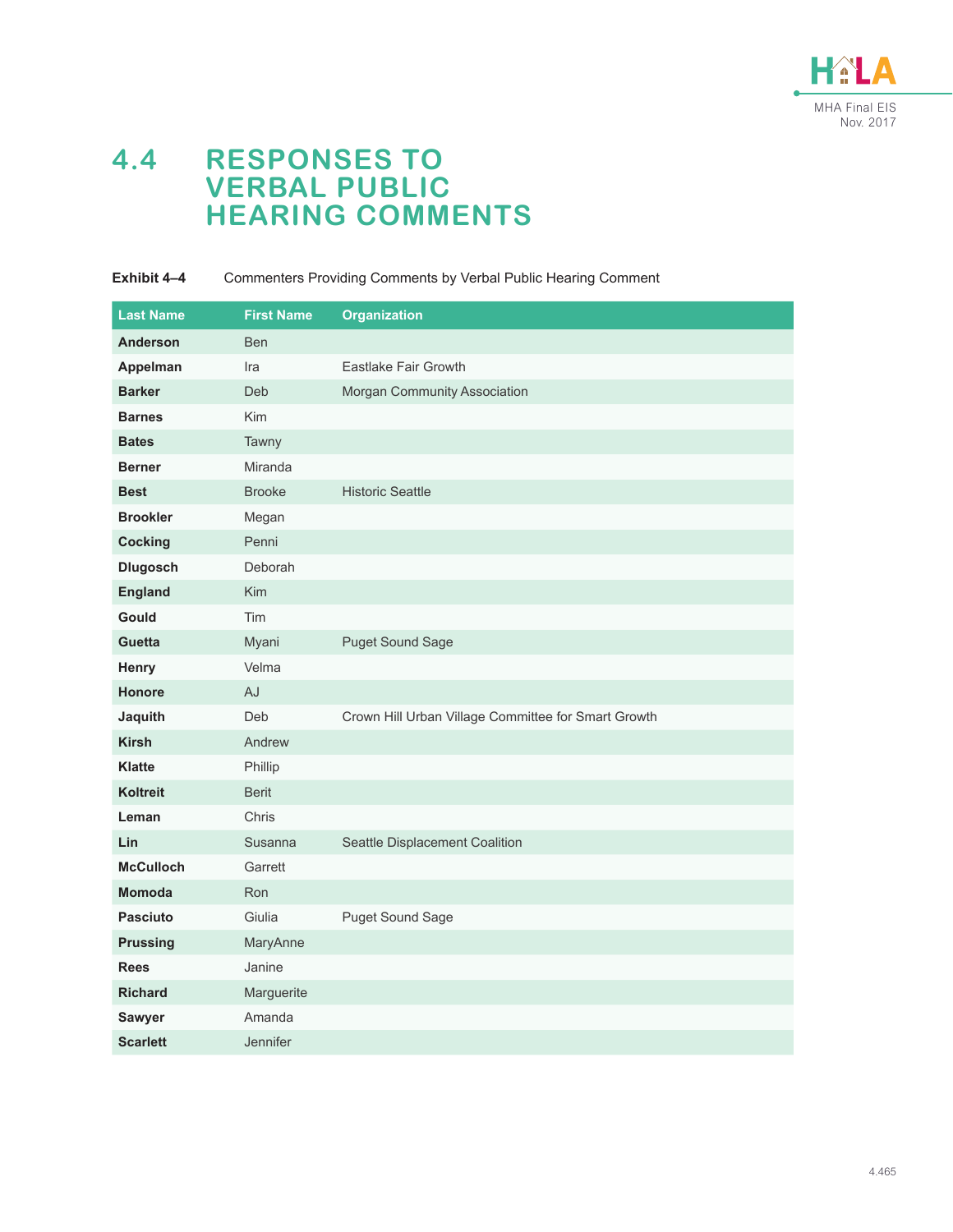

#### **Exhibit 4–4** Commenters Providing Comments by Verbal Public Hearing Comment (cont.)

| <b>Last Name</b>   | <b>First Name</b> | <b>Organization</b>                                 |
|--------------------|-------------------|-----------------------------------------------------|
| <b>Thaler</b>      | Toby              |                                                     |
| <b>Trohomovich</b> | <b>Tim</b>        | <b>Futurewise</b>                                   |
| <b>Ward</b>        | David             |                                                     |
| <b>Ward</b>        | Susan             |                                                     |
| Warouw             | Ratna             | Crown Hill Urban Village Committee for Smart Growth |
| Williams           | <b>Bonnie</b>     |                                                     |
| Williams           | <b>Natalie</b>    |                                                     |
| <b>Zimmerman</b>   | Alex              |                                                     |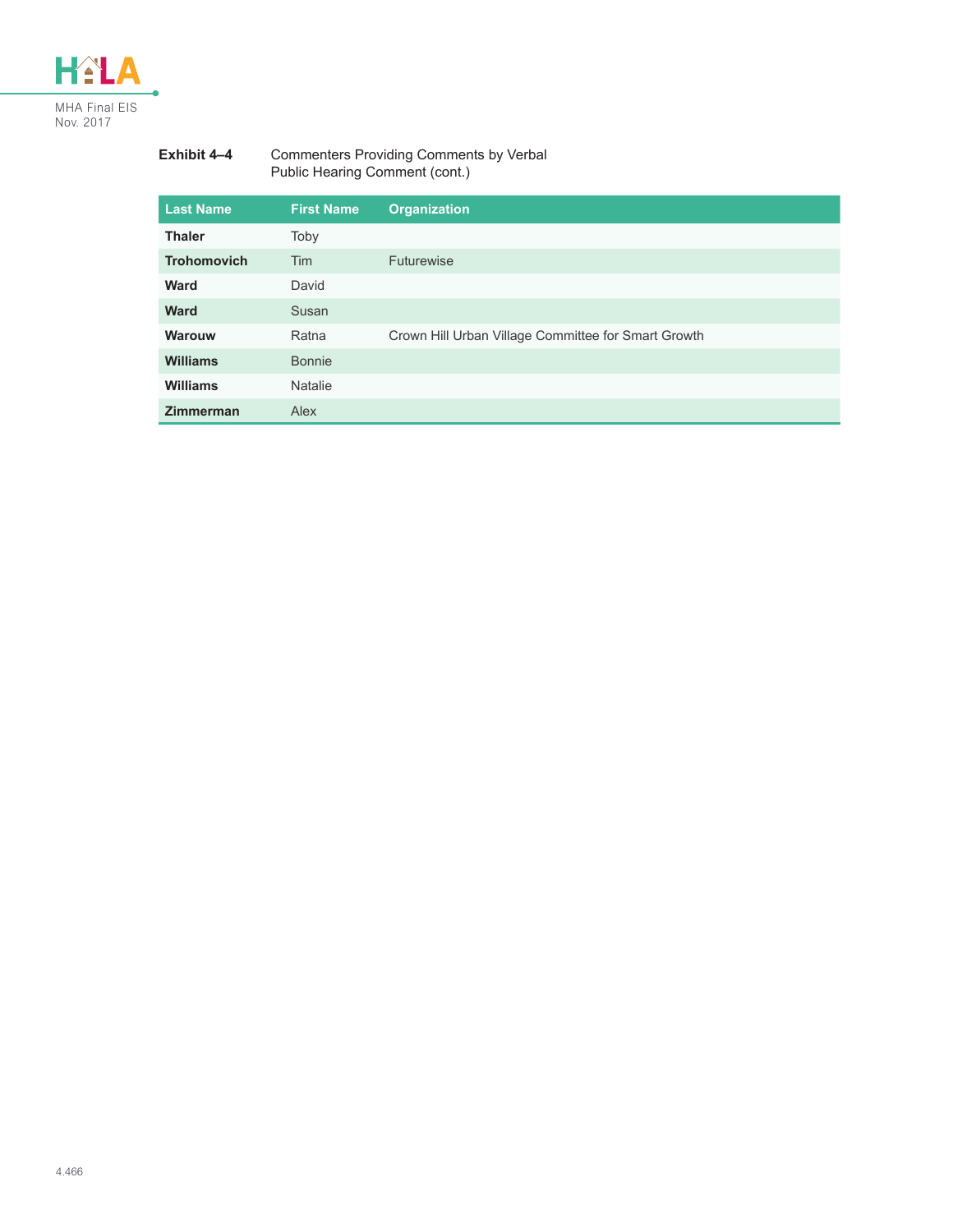

## **Anderson, Ben**

**1. Supports Alternative 3 to provide more housing and growth in areas with higher access to opportunity.**

Comment noted. Thank you for your comment. Please see the Preferred Alternative.

## **Appelman, Ira (Eastlake Fair Growth)**

#### **1. Concerning parking impacts and mitigation.**

Comment noted. Please see frequent comment response regarding parking impacts and mitigation. Please also see written comment response to Appelman, Ira.

**2. Concerning piecemeal approach.**

Comment noted. Please see frequent comment response regarding cumulative impacts.

## **Barker, Deb (Morgan Community Association)**

#### **1. Extend the comment period.**

The DEIS was published on June 8, 2017 with a 45-day comment period. A DEIS public open house and hearing was held on June 29, 2017. The comment period was extended an additional 15 days to August 7, 2017, for a total 60-day comment period.

### **2. Concerns about conflicts with the neighborhood plan.**

Comment noted. As noted in the EIS, a part of the proposed action is to docket amendments to certain neighborhood plan policies for amendment.

#### **3. Concerns that MHA affordable housing units would not be located in Morgan Junction.**

Comment noted. Please see frequent comment response concerning location of MHA affordable housing units.

### **4. Supports Alternative 1.**

Comment noted.

### **Barnes, Kim**

### **1. Extend the comment period.**

The DEIS was published on June 8, 2017 with a 45-day comment period. A DEIS public open house and hearing was held on June 29, 2017. The comment period was extended an additional 15 days to August 7, 2017, for a total 60-day comment period.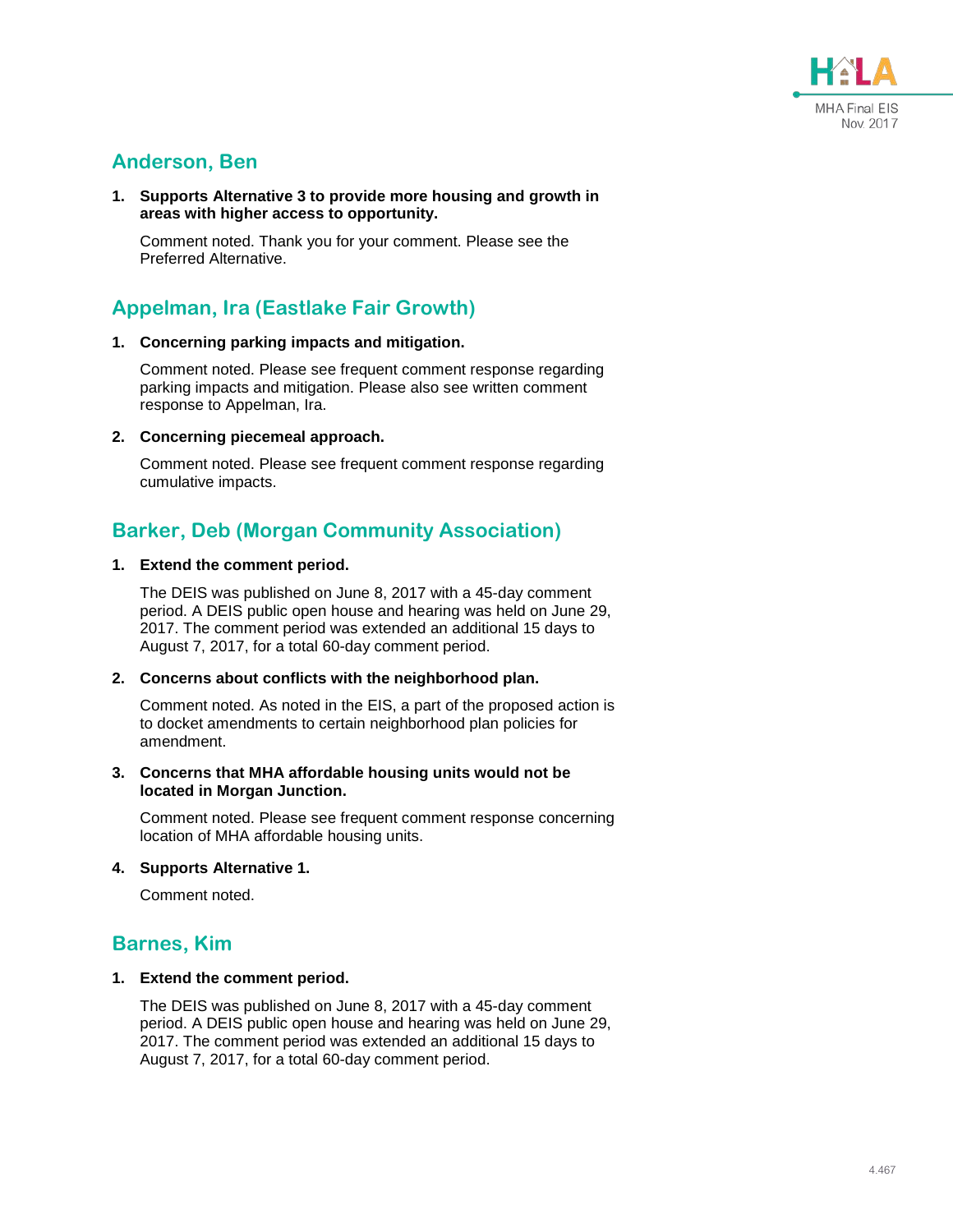

**2. Comments about how the social discourse of different alternatives is set up.**

Comments noted. Please see response to written comment, Noah, Barbara-11 comment 1.

**3. Need for capital and infrastructure investments in Westwood-Highland Park and other urban villages at the edges of the city.**

Comments noted. Please see discussion in Section 3 including mitigation measures.

**4. Prefers Alternative 1.**

Comments noted.

### **Bates, Tawny**

**1. Extend the comment period.**

The DEIS was published on June 8, 2017 with a 45-day comment period. A DEIS public open house and hearing was held on June 29, 2017. The comment period was extended an additional 15 days to August 7, 2017, for a total 60-day comment period.

**2. Concern that rapid development in a localized areas would have greater impacts.**

Comments noted. Please see response to written comment, Noah, Barbara-11 comment 1.

**3. Relying on existing codes does not mitigate impacts.**

Comments noted. Please see the FEIS Section 3.3 Aesthetics and Section 3.6 Biology and other sections for discussion of updates or revisions to codes that may provide mitigation of impact.

**4. Analysis in certain areas is lacking.**

Comments noted. Please see written comment response to Bates, Tawny-1.

### **Berner, Miranda**

**1. Extend the comment period.**

The DEIS was published on June 8, 2017 with a 45-day comment period. A DEIS public open house and hearing was held on June 29, 2017. The comment period was extended an additional 15 days to August 7, 2017, for a total 60-day comment period.

## **Best, Brooke (Historic Seattle)**

**1. Background on Historic Seattle.**

Comment noted. Thank you for commenting on the DEIS.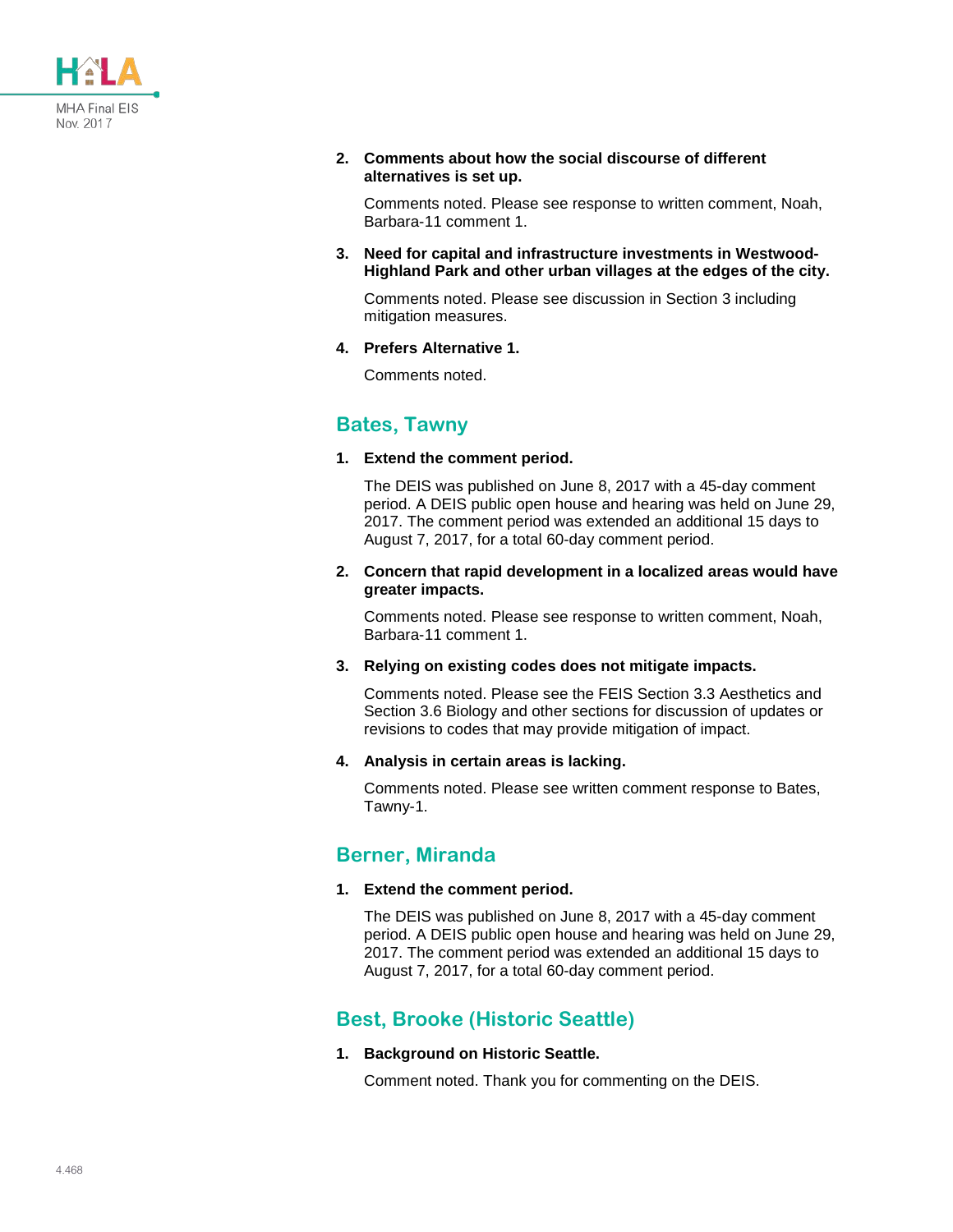

### **2. Concern about the lack of affordable housing.**

Comments noted.

### **3. Older structures can provide affordable housing and commercial space.**

Comments noted. Please see additional Section 3.5 Historic Resources, including addition of text concerning affordable rents in historic structures. See discussion of affordability in Section 3.1 Housing and Socioeconomics. Please see also response to written comment Woo, Eugenia.

### **4. Analysis of historic resources is inadequate.**

Comments noted. Please see frequent comment response concerning historic resources. Please see also response to written comment Woo, Eugenia.

### **Brookler, Megan**

#### **1. Concerns about the affordability of housing in Crown Hill and potential displacement.**

Comments noted. Please see discussion of direct, economic and cultural displacement in Section 3.1 Housing and Socioeconomics including additional analysis of potential economic displacement.

### **2. Consider incentives for development without displacement.**

Comment noted. Please see mitigation measures concerning displacement in Section 3.1 Housing and Socioeconomics.

## **Cocking, Penni**

### **1. Concerns about loss of trees and yards in South Park.**

Comment noted. Please see response to written comment Cocking, Penni-8.

**2. Prefers Alternative 1.**

Comment noted. Please see the Preferred Alternative. In consideration of environmental constraints and other limitations in South Park, the Preferred Alternative would apply the minimum capacity increases necessary to implement MHA in South Park.

### **Dlugosch, Deborah**

### **1. Assumptions regarding tree canopy coverage under the alternatives are wrong.**

Comment noted. Please see response to written comment Kirsh, Andrew comment 1, and other comment responses in the written comment response to Kirsh, Andrew and to Early, Tom.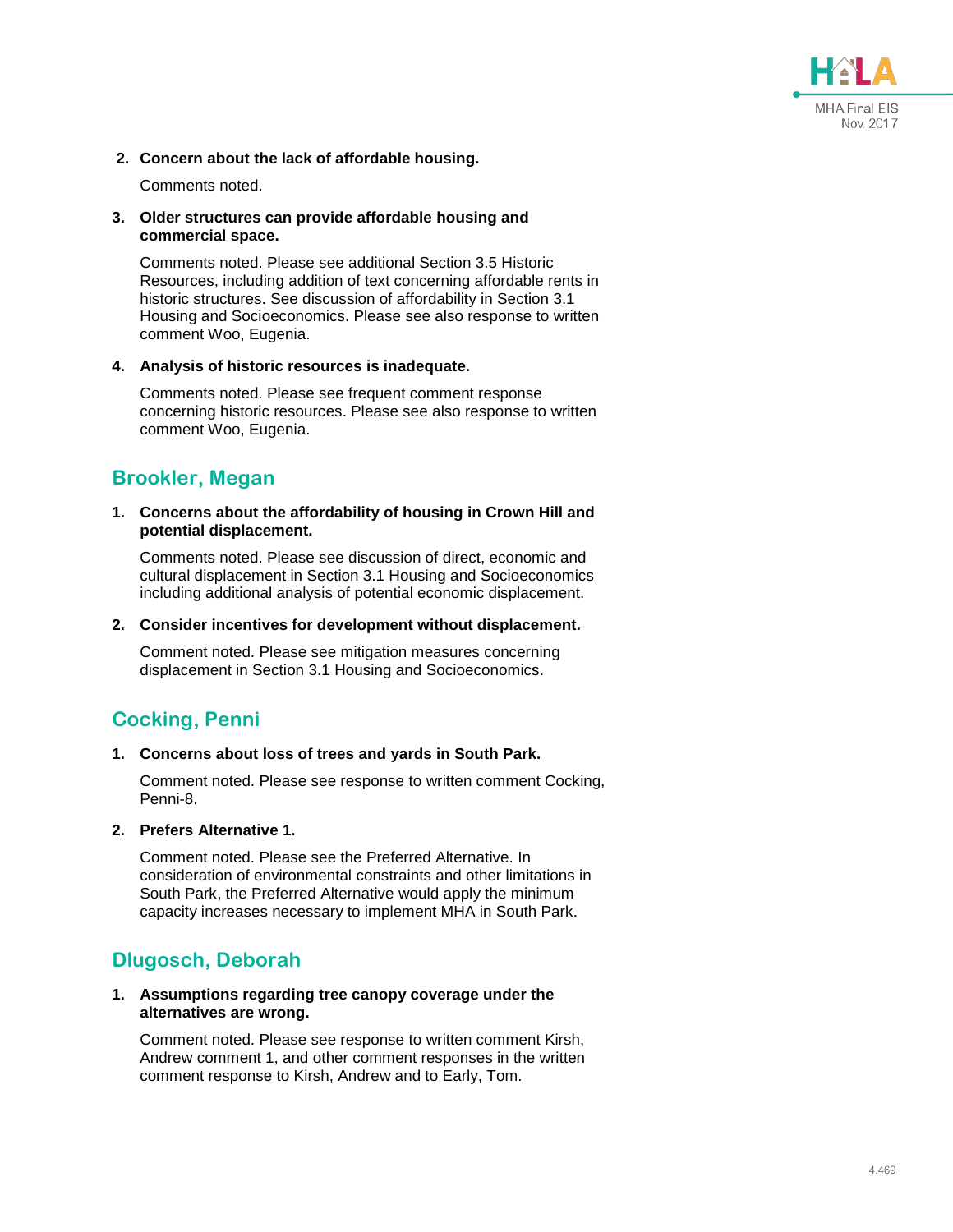

## **England, Kim**

**1. The document downplays displacement effects. The analysis should look at various income bands.**

Comment noted. Please see Section 3.1 Housing and Socioeconomics including additional analysis of direct, economic, and cultural displacement in the FEIS. Please see additional correlations exploring the relationship between development and gain or loss of households at a range of income levels.

**2. The EIS should evaluate neighborhoods individually. A Neighborhood planning approach should be taken.**

Comment noted. Please see frequent comment response concerning individual urban village review.

**3. Analysis of demolition and replacement of housing isn't adequate and the potential for increased speculative activity.**

Comments noted. Please see estimations of demolition under all alternative in Section 3.1 Housing and Socioeconomics.

### **Gould, Tim**

**1. Review the regional context. Denser development in Seattle will provide environmental benefits.**

Comment noted. Please see Section 3.9 Air Quality and Greenhouse Gas Emissions for discussion of greenhouse gas emissions under the alternatives.

**2. When looking at access to opportunity also look at investments needed to increase opportunity in low-access areas.**

Comment noted. Thank you for your comments. Please see Section 3.1 including additional mitigation measures discussed in the FEIS.

## **Guetta, Myani (Puget Sound Sage)**

**1. Background on Puget Sound Sage.**

Thank you for your comments on the EIS.

**2. Center outcomes on displacement and ensure that communities most impacted by displacement are driving the policy solutions.**

Comments noted. Please see response to written comment Pasciuto, Guilia. Please see also frequent comment response concerning impacts on racial and cultural minority groups.

**3. Concern about the lack of analysis in the DEIS of cultural displacement.**

Comments noted. Please see expanded discussion of cultural displacement in Section 3.1 Housing and Socioeconomics, including additional mitigation measures.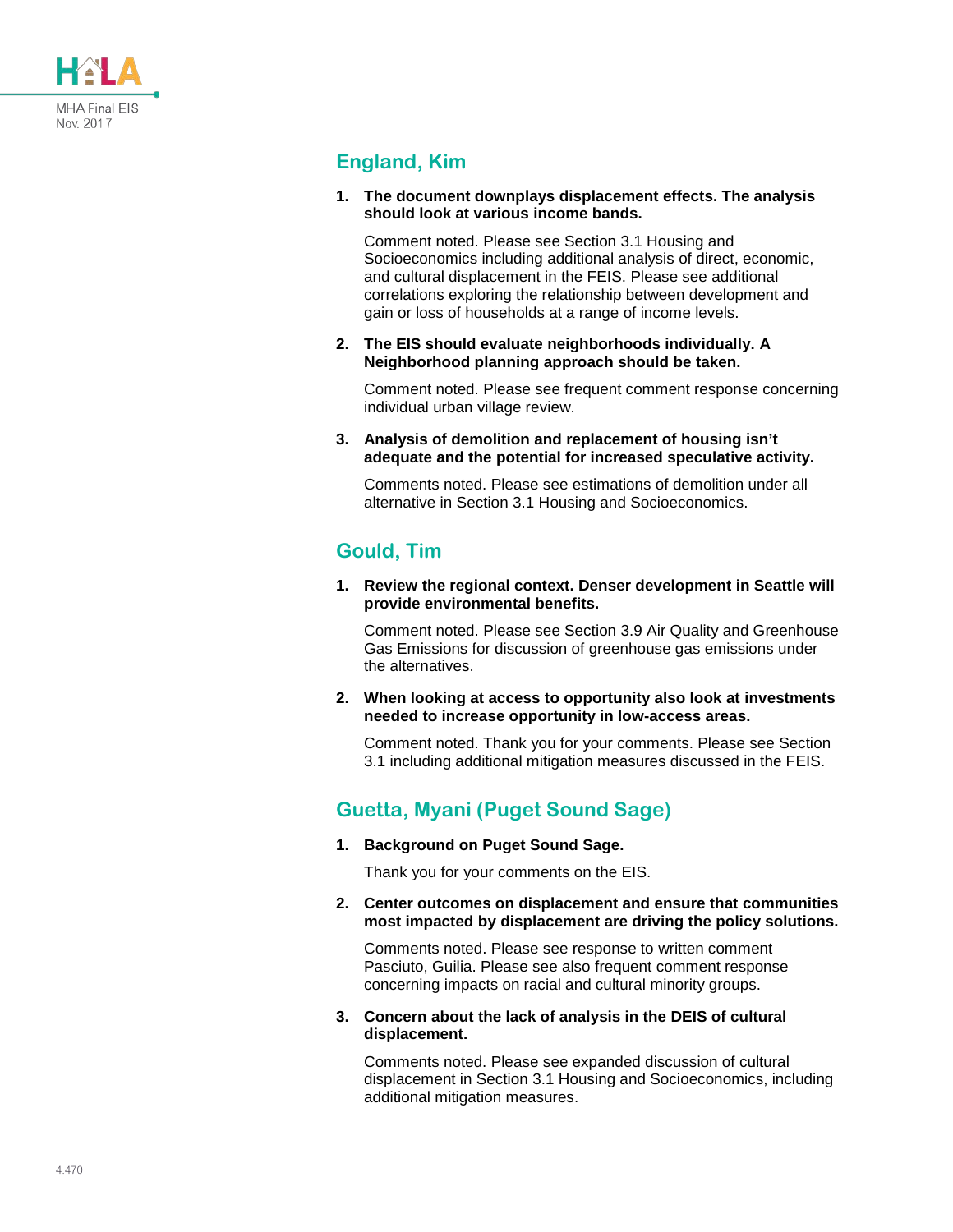

### **Henry, Velma**

#### **1. Concern about displacement.**

Comment noted. Please see discussion of direct, economic and cultural displacement in Section 3.1 Housing and Socioeconomics.

### **2. Prefers Alternative 3.**

Comments noted.

### **Honore, AJ**

**1. Need more time. Extend the comment period.**

The DEIS was published on June 8, 2017 with a 45-day comment period. A DEIS public open house and hearing was held on June 29, 2017. The comment period was extended an additional 15 days to August 7, 2017, for a total 60-day comment period.

#### **2. Concern that the Mandatory Housing Affordability (MHA) is a giveaway for developers.**

Comment noted. Please see frequent comment response concerning MHA affordable housing requirements. See also discussion in comment and response to Bertolet, Dan.

Comments noted.

## **Jaquith, Deb (Crown Hill Urban Village Committee for Smart Growth)**

**1. Concerning infrastructure investments to support growth in Crown Hill.**

Comment noted. Please see frequent comment responses concerning stormwater and sanitary sewer infrastructure. Please See Section 3.4 Transportation. Please see Section 3.7 Open Space and Recreation, including additional discussion of mitigation measures in the FEIS. Please also see written comment response to Krueger, Ingrid-1.

**2. DEIS does not consider development in the pipeline.**

The growth estimates in the EIS consider pipeline development. Please see Appendix G for discussion of growth estimates.

**3. Prefers Alternative 2 for Crown Hill.**

Comment noted.

### **Kirsh, Andrew**

**1. Assumptions regarding tree canopy coverage under the alternatives are wrong.**

Comment noted. Please see response to written comment Kirsh, Andrew comment 1.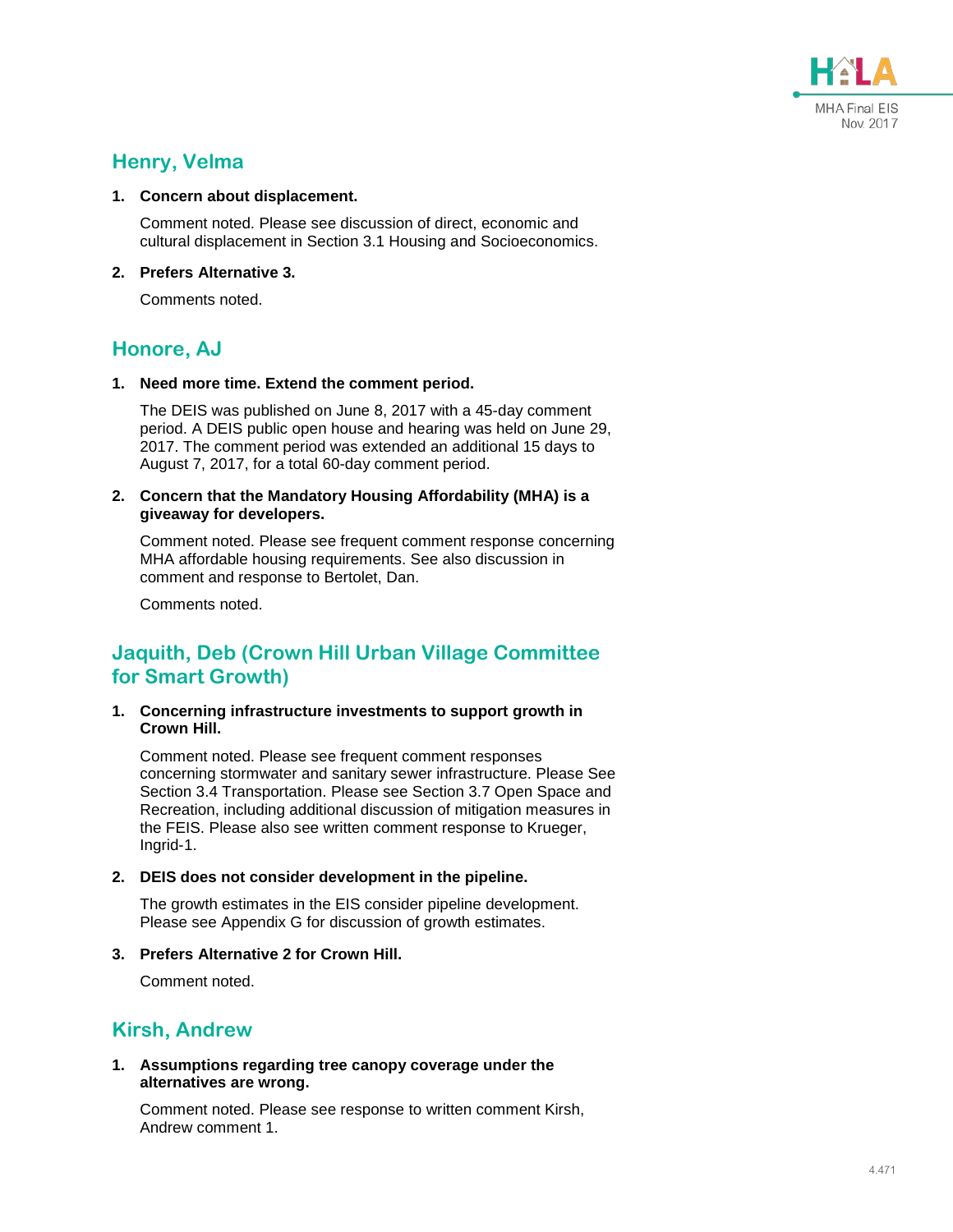

### **2. Canopy is overestimated for Lowrise zones and other zones.**

Comment noted. Please see response to written comment Kirsh, Andrew comment 4. And other written comment responses to Kirsh, Andrew.

### **Klatte, Phillip**

### **1. Extend the comment period.**

The DEIS was published on June 8, 2017 with a 45-day comment period. A DEIS public open house and hearing was held on June 29, 2017. The comment period was extended an additional 15 days to August 7, 2017, for a total 60-day comment period.

### **2. There is not enough analysis of the ability of single family homes to house more people.**

Comment noted. Please see discussion in Section 3.1 Housing and Socioeconomics. See also written comment responses to Klatte, Phillip-4.

## **Koltreit, Berit**

**1. Concerns about defining quality of life.**

Comments noted.

**2. Concern about the amount of MHA requirements.**

Comment noted. Please see frequent comment response concerning amount of the MHA affordable housing requirement.

### **Leman, Chris**

**1. Concerns about the community engagement process. It has been secret.**

Comment noted. Please see frequent comment response concerning community engagement. Please see also Appendix B.

**2. The EIS should evaluate neighborhoods individually. A Neighborhood planning approach should be taken.**

Comment noted. Please see frequent comment response concerning individual urban village review.

**3. MHA would only provide affordability to people who are at the lowest level of income. The middle class would be shut out.**

Comment noted. MHA affordable housing units would primarily serve households earning 60 percent of Area Median Income (AMI) or below. However, see discussion of other aspects of housing affordability in Section 3.1 Housing and Socioeconomics.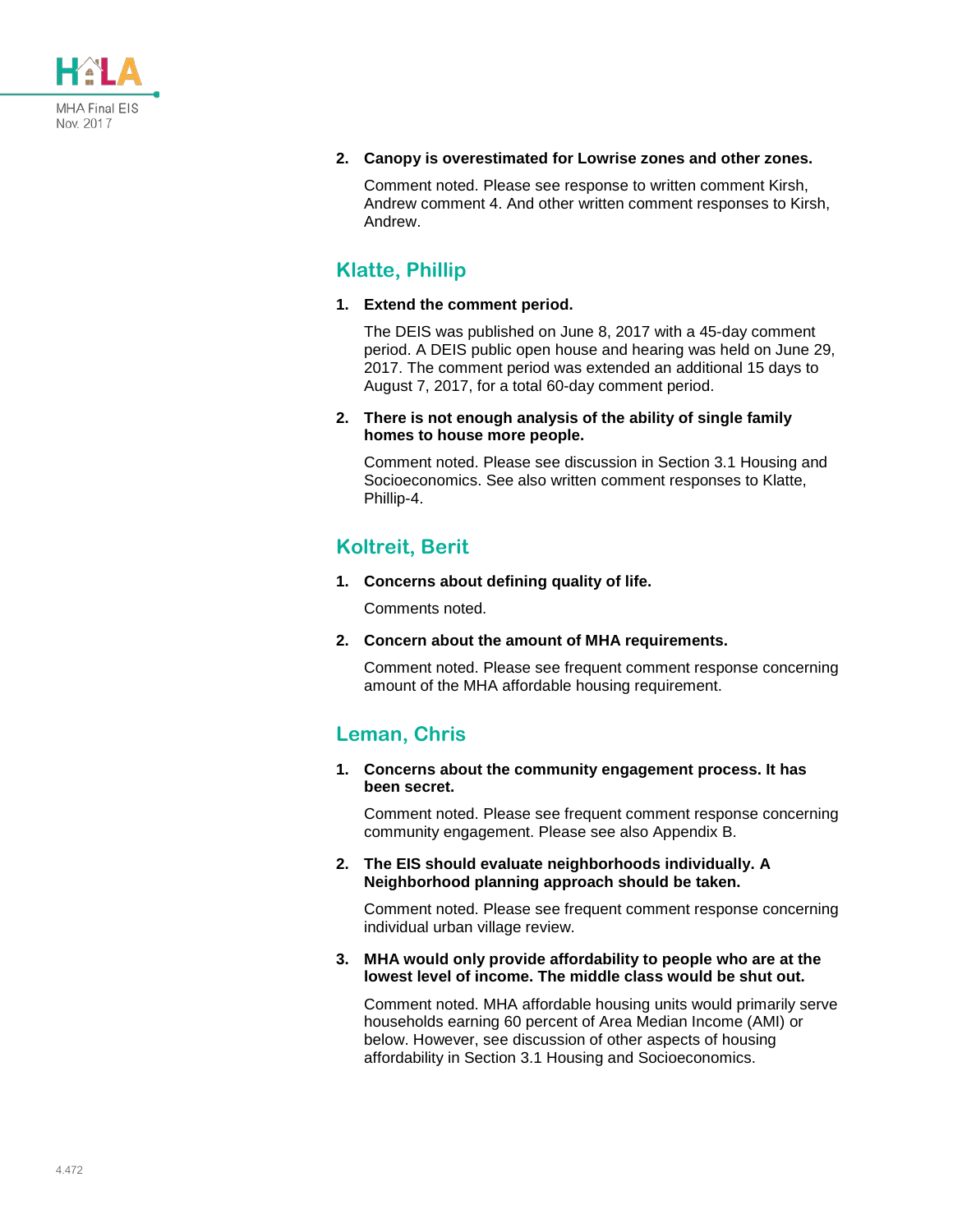

#### **4. There is nothing in the proposal to improve livability.**

Comment noted. Please see mitigation measures in Chapter 3 sections including 3.2 Aesthetics, 3.3 Land Use, and 3.7 Open Space and Recreation.

### **Lin, Susanna (Seattle Displacement Coalition)**

#### **1. The DEIS does not include alternatives to MHA.**

Comment noted. Please see frequent comment response concerning alternatives that could meet the objective.

#### **2. Study higher MHA affordable housing requirements.**

Comment noted. Please see frequent comment responses concerning MHA affordable housing requirements. Please see discussion in response to written comment, Bertolet, Dan.

#### **3. Other suggestions to address housing affordability.**

Comment noted. Please see frequent comment response concerning alternative that could meet the objective.

#### **4. Impacts of cultural displacement are not looked at.**

Comment noted. Please see expanded discussion of cultural displacement impacts in the FEIS.

### **McCulloch, Garrett**

**1. What will be the effect of the proposal on family-sized housing? Family sized housing is needed.**

Comments noted. Please frequent comment response concerning family-friendly housing.

**2. The action alternatives will do more to address housing affordability than no action.**

Comment noted. Thank you for your comments.

### **Momoda, Ron**

**1. Prefers alternative 3 as it would apply to the Othello Urban Village, because it factors in consideration of displacement risk.**

Comment noted. Thank you for your comments. Please see the Preferred Alternative in the FEIS, which includes aspects similar to Alternative 3.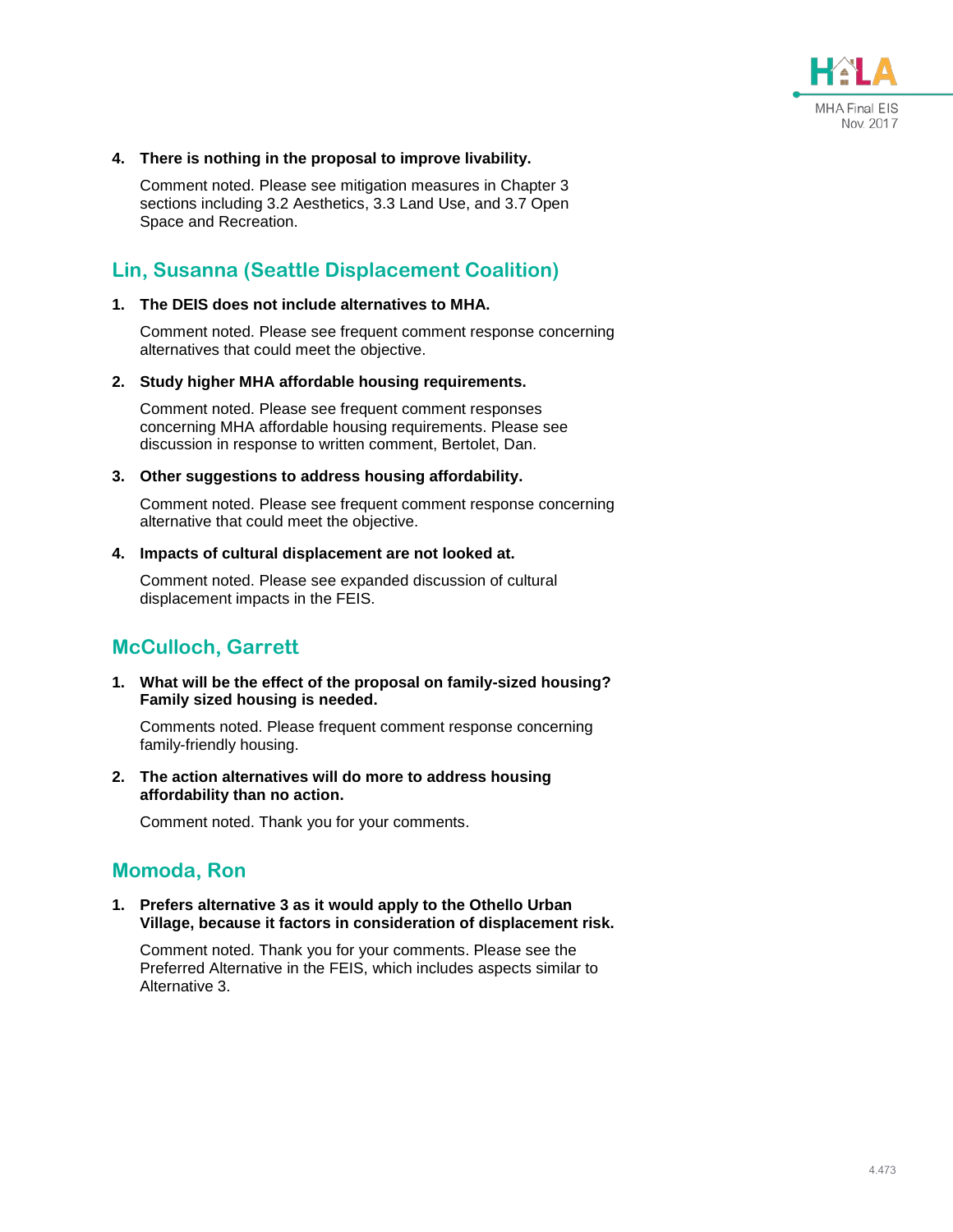

## **Pasciuto, Giulia (Puget Sound Sage)**

### **1. Limiting growth in areas with high displacement risk does not in and of itself mitigate displacement risk.**

Comment noted. Please see the Preferred Alternative, which includes concepts described in the comment. Implementation of MHA requires increases to development capacity to put affordable housing requirements into effect. Therefore, the pattern and distribution of growth through choices about zoning designations are a key element of the proposed action. Please see also expanded discussion in the FEIS regarding cultural displacement, and expanded mitigation measures.

Please see also written comment response to Pasciuto, Giulia.

## **Prussing, MaryAnne**

**1. Concerns about the affordability of housing**

Comments noted. Please see discussion of housing affordability in Section 3.1 Housing and Socioeconomics.

**2. Concerns about traffic congestion on N. 45th St. and N. 50th St.**

Comment noted. Please see Section 3.4 Transportation.

### **Rees, Janine**

**1. Extend the comment period.**

Comments noted. The DEIS was published on June 8, 2017 with a 45-day comment period. A DEIS public open house and hearing was held on June 29, 2017. The comment period was extended an additional 15 days to August 7, 2017, for a total 60-day comment period.

**2. Concern relationship to other environmental review.**

Please see frequent comment response concerning cumulative impacts.

**3. Concern about lack of analysis in police, fire and schools. Concern about outdated information about schools.**

Please see Section 3.8 public services and utilities. Please see expanded analysis of public schools capacity in the FEIS. Please see corrections to school names in the FEIS.

### **4. Comments regarding the Final EIS.**

The FEIS indicates what has changed since the Draft EIS was published. There is a 14-day appeal period for appealing the adequacy of the Final EIS.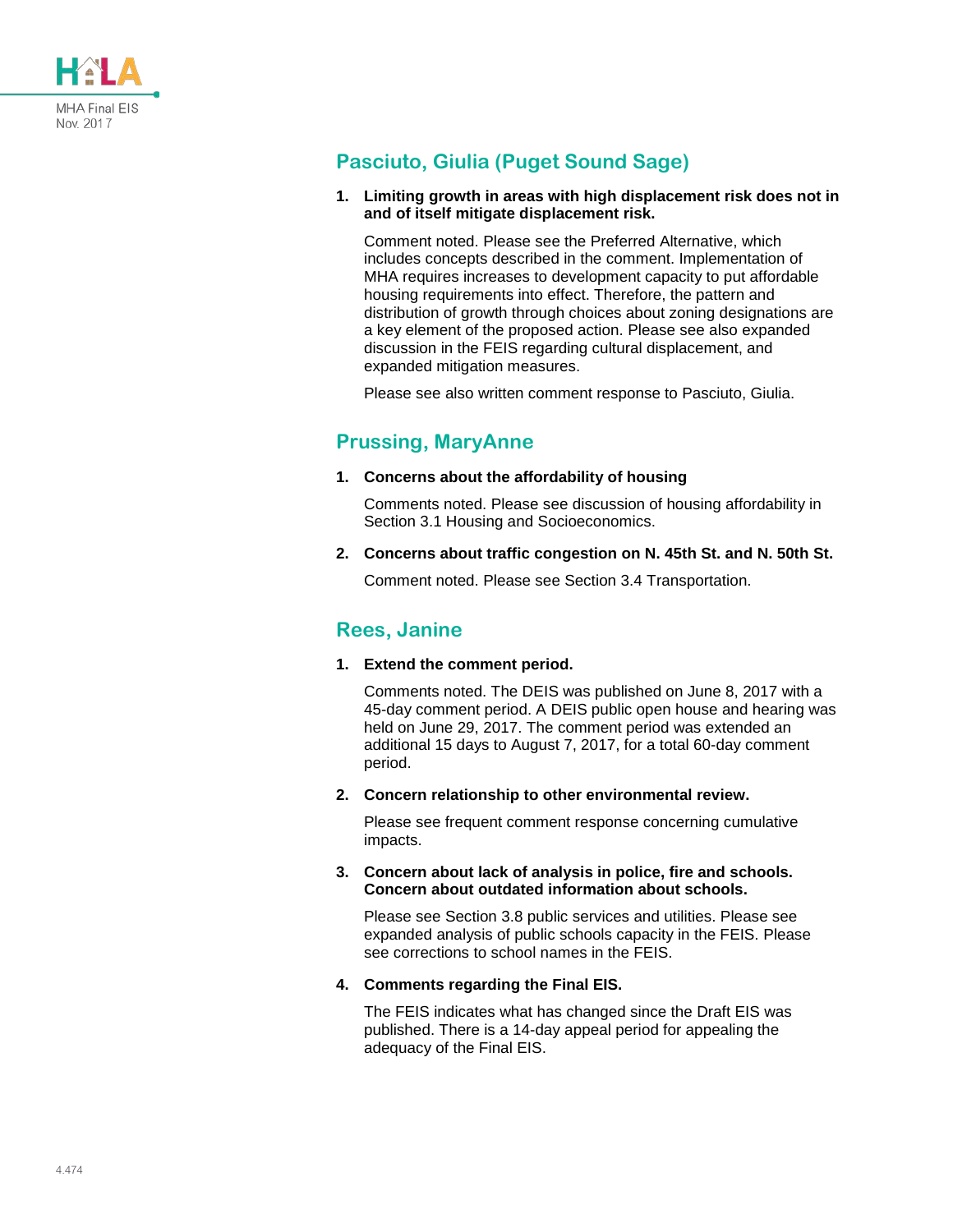

## **Richard, Marguerite**

### **1. Concern about housing affordability.**

Comments noted. Thank you for your comments.

### **Sawyer, Amanda**

### **1. Urban villages should have individual environmental review.**

Comment noted. Please see frequent comment response concerning individual urban village review.

### **2. Mitigation measures do not seem achievable.**

Comment noted. Please see updated discussion of design review in FEIS Section 3.3 Aesthetics.

## **Scarlett, Jennifer**

### **1. Comments concerning community engagement.**

Comment noted. Please see Appendix B and frequent comment response concerning community engagement.

### **2. Concern regarding use of TRAO data to gauge displacement impacts.**

Comment noted. Please see response to written comment Fox, John comment 5.

### **3. Design review.**

Comment noted. Please see updated discussion of design review in Section 3.3 Aesthetics.

### **4. Concerns about the amount of the MHA affordable housing requirement.**

Comment noted. Please see frequent comment response concerning the MHA affordable housing requirement amount.

## **Thaler, Toby**

### **1. Concern about the amount of the affordable housing requirements relative to the capacity increase.**

Comment noted. Please see frequent comment response concerning amount of the MHA affordable housing requirement.

### **2. DEIS does not support how it will improve housing affordability for middle income people.**

Comments noted. Please see discussion in Section 3.1 Housing and Socioeconomics.

### **3. Comment about inadequate community engagement.**

Comments noted. Please see Appendix B and frequent comment response concerning community engagement.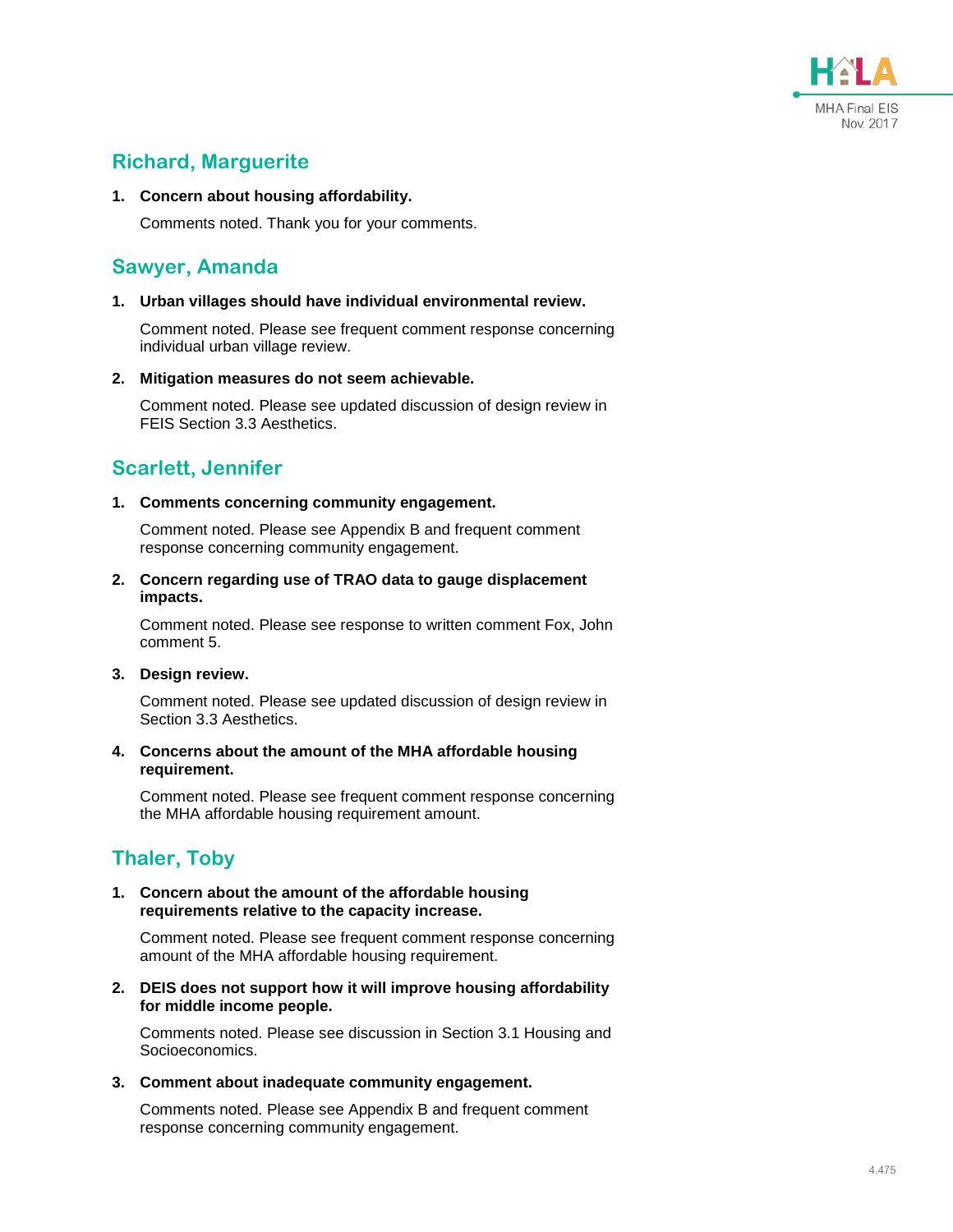

## **Trohomovich, Tim (Futurewise)**

**1. Background on Futurewise, a statewide non-profit that works to make cities and towns great places to live, and to protect farms and forests.**

Thank you for commenting on the EIS.

**2. Include all areas within a 10-minute walk to frequent transit in urban villages in the preferred alternative.**

Comment noted. Please see the Preferred Alternative, which includes the requested feature.

Please see also response to written comments, Yadon, Bryce.

## **Ward, David**

Please note that a hard copy comment was submitted by Mr. Ward, and is appended to these public hearing minutes. Responses to the hard copy comment begin at 7 below.

**1. Extend the comment period.**

The DEIS was published on June 8, 2017 with a 45-day comment period. A DEIS public open house and hearing was held on June 29, 2017. The comment period was extended an additional 15 days to August 7, 2017, for a total 60-day comment period.

**2. Consider more alternatives, and higher MHA requirements.**

Comment noted. Please see frequent comment responses concerning alternatives that could meet the objective and MHA affordable housing requirements.

**3. Include pipeline development.**

Comment noted. The growth estimates in the EIS reflect pipeline development.

### **4. Baseline for analysis.**

Comments noted.

**5. New housing development is luxury housing.**

Comments noted. Please see discussion of housing affordability levels in Section 3.1 Housing and Socioeconomics.

**6. Assessment of impacts outside of urban villages.**

Comments noted. Please see response to written comment, Ward, David-5.

**7. Broader action alternatives should have been included. Higher MHA requirements should have been studied.**

Comments noted. Please see 2 above.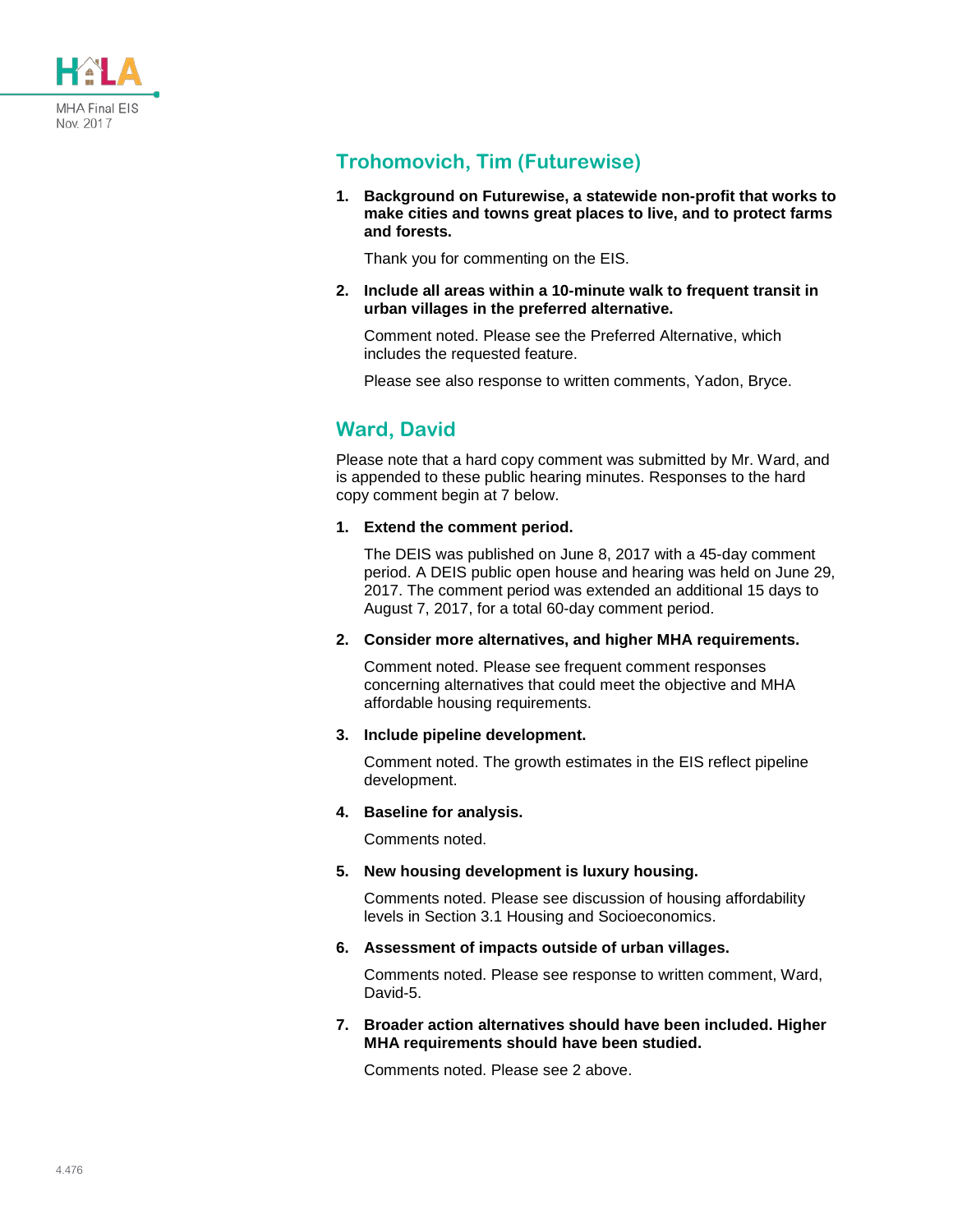

### **8. Suggests other housing strategies identified in the housing caucus report.**

Comments noted. Please see frequent comment response concerning alternatives that could meet the objectives.

#### **9. Include pipeline development in the analysis.**

Comments noted. Growth estimates, which are the foundation for analysis of each alternative include pipeline development.

#### **10. Determine the current situation. Various elements of the environment noted.**

Comments noted. Please see the Affected Environment subsection of each Section in Chapter 3.

### **11. Luxury units.**

Comments noted. Please see 5 above.

#### **13. Affordability requirements for MFTE housing units expire after 12 years. What are the effects of expiration of those units.**

See discussion of MFTE housing under subsidized housing at page 3.36, and 3.38 of the FEIS. Please note that MFTE units are considered in the analysis of economic displacement, but are not included as subsidized housing units due to their relatively shorter term of affordability. It is expected that housing produced using the MFTE would continue under all alternatives.

### **14. Transportation comments regarding long commutes.**

Comments noted.

### **15. Comments regarding tree canopy.**

Comments noted. Please see Section 3.6 biological resources.

### **16. Comments regarding use of decennial census data and ACS census data.**

Comments noted. Best available data is used. There are limitations to ACS datasets. In some instances use of decennial census data provides more complete data, more accurate data, or historical data.

### **Ward, Susan**

### **1. Opposes rezoning of a street in the Northgate urban village to Lowrise 2.**

Comment noted. Thank you for your comment. Comment noted. Please see the Preferred Alternative, which would include MHA implementation with the Residential Small Lot zone designation, which would provide a transition at the edge of the urban village, and includes height limits and development standards more similar to the existing single family land use, than Alternative 2 for the block discussed in the comment.